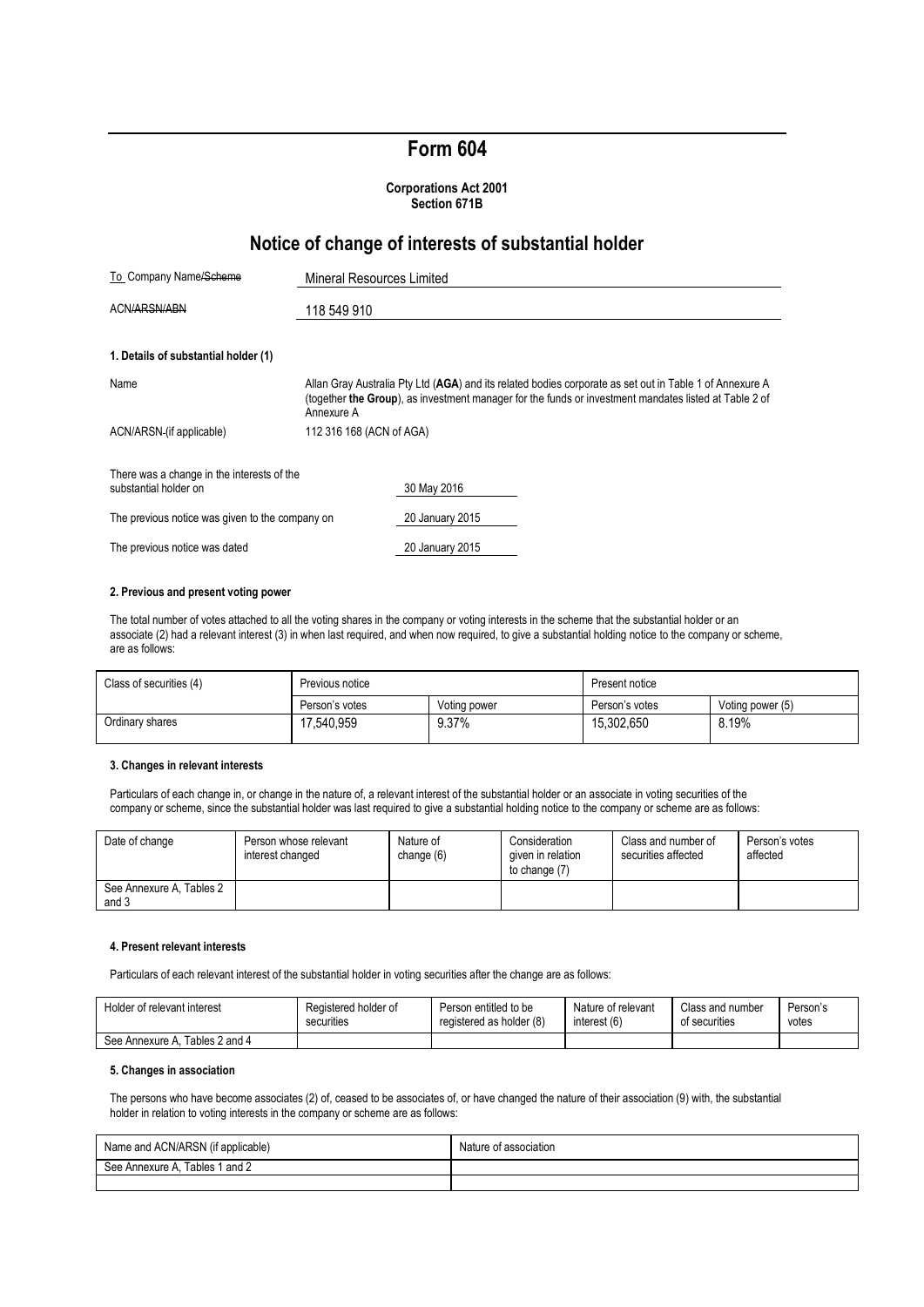#### **6. Addresses**

The addresses of persons named in this form are as follows:

| Name      | Address                                                                          |
|-----------|----------------------------------------------------------------------------------|
| The Group | C/- Allan Gray Australia, Level 2 Challis House, 4 Martin Place Sydney, NSW 2000 |

### **Signature**

| print name | Eugene Tan | capacity | <b>Company Secretary</b> |
|------------|------------|----------|--------------------------|
| sign here  | سيروء      | date     | 1 June 2016              |

#### **DIRECTIONS**

- (1) If there are a number of substantial holders with similar or related relevant interests (eg a corporation and its related corporations, or the manager and trustee of an equity trust), the names could be included in an annexure to the form. If the relevant interests of a group of persons are essentially similar, they may be referred to throughout the form as a specifically named group if the membership of each group, with the names and addresses of members is clearly set out in paragraph 6 of the form.
- (2) See the definition of "associate" in section 9 of the Corporations Act 2001.
- (3) See the definition of "relevant interest" in sections 608 and 671B(7) of the Corporations Act 2001.
- (4) The voting shares of a company constitute one class unless divided into separate classes.
- (5) The person's votes divided by the total votes in the body corporate or scheme multiplied by 100.
- (6) Include details of:
	- (a) any relevant agreement or other circumstances because of which the change in relevant interest occurred. If subsection 671B(4) applies, a copy of any document setting out the terms of any relevant agreement, and a statement by the person giving full and accurate details of any contract, scheme or arrangement, must accompany this form, together with a written statement certifying this contract, scheme or arrangement; and
	- (b) any qualification of the power of a person to exercise, control the exercise of, or influence the exercise of, the voting powers or disposal of the securities to which the relevant interest relates (indicating clearly the particular securities to which the qualification applies).

See the definition of "relevant agreement" in section 9 of the Corporations Act 2001.

- (7) Details of the consideration must include any and all benefits, money and other, that any person from whom a relevant interest was acquired has, or may, become entitled to receive in relation to that acquisition. Details must be included even if the benefit is conditional on the happening or not of a contingency. Details must be included of any benefit paid on behalf of the substantial holder or its associate in relation to the acquisitions, even if they are not paid directly to the person from whom the relevant interest was acquired.
- (8) If the substantial holder is unable to determine the identity of the person (eg if the relevant interest arises because of an option) write "unknown".
- (9) Give details, if appropriate, of the present association and any change in that association since the last substantial holding notice.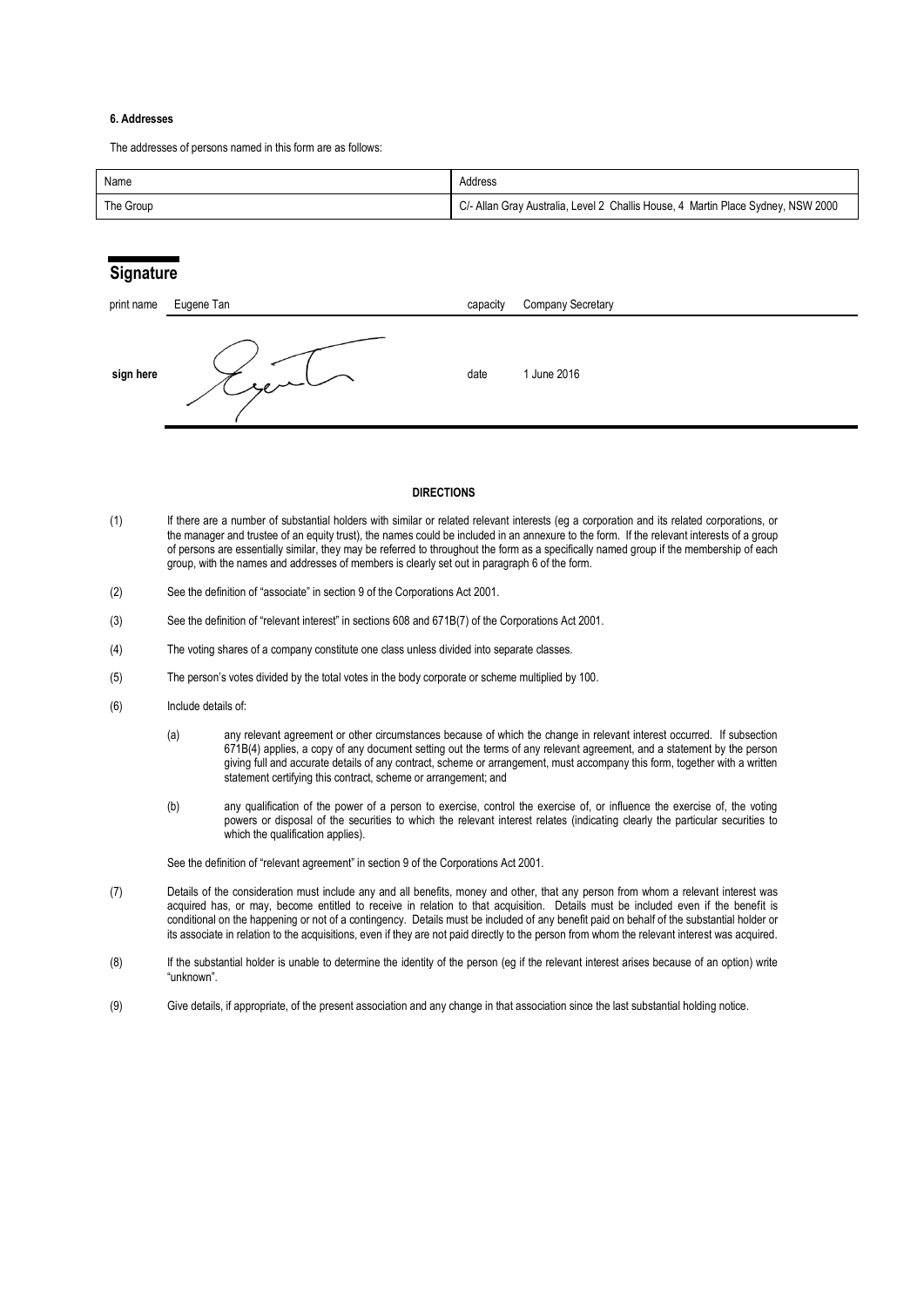#### **Mineral Resources Limited** THIS IS ANNEXURE A OF 2 PAGES REFERRED TO IN THE ABOVE FORM 604

| Print name | Eugene Tan | <b>Company Secretary</b> |
|------------|------------|--------------------------|
| Sign here  |            | Date 1 June 2016         |

### **Table 1 – Related bodies corporate**

The following entities are associates of Allan Gray Australia Pty Ltd (AGA) and each other by virtue of being related bodies corporate.<br>Orbis Allan Gray Limited orbis Mansfield Street Properties Ltd Orbis Allan Gray Limited Orbis Mansfield Street Properties Ltd Orbis Investment Management (BVI) Limited (OIMLBVI)<br>Orbis Investment Advisory Pty Limited Orbis Investment Management Limited (OIML) Orbis Investment Advisory Pty<br>
Orbis Asset Management Limited (OAML) Channel County Allan Gray (Holdings) Pty Ltd Orbis Asset Management Limited (OAML)<br>Orbis Administration Limited Orbis Administration Limited<br>
Orbis Investment Advisory (Hong Kong) Limited<br>
Orbis Investment Research Limited<br>
Orbis Client Services (Canada) Limited Orbis Client Services (Canada) Limited<br>Orbis Holdings (UK) Limited Orbis Investment Management (MIS) Limited<br>Triple Blue Holdings Limited Orbis Investment Management (Europe) LLP<br>Orbis Investment Management (Luxembourg) S.A Pictet Overseas Trust Corporation and Pictet Trustee Company SA

**Table 2 - Funds**

An entity within the Group acts as investment manager for some or all of the assets in the following funds.

| N <sub>o</sub> | Fund name                                                    | Manager     | Code        | <b>Registered holder</b>                  | Persons entitled to be registered                    |
|----------------|--------------------------------------------------------------|-------------|-------------|-------------------------------------------|------------------------------------------------------|
|                |                                                              |             |             |                                           | holder                                               |
| 1.             | Allan Gray Australia Equity Fund                             | AGA         | <b>SMEF</b> | Citibank N.A., Sydney Branch as SMEF's    | Equity Trustees Limited as SMEF's                    |
|                |                                                              |             |             | custodian                                 | responsible entity                                   |
| 2.             | Allan Gray Australia Opportunity                             | <b>AGA</b>  | <b>SMSF</b> | Citibank N.A., Sydney Branch as SMSF's    | Equity Trustees Limited as SMSF's                    |
|                | Fund                                                         |             |             | custodian                                 | responsible entity                                   |
| 3.             | Warakirri Australian Equities<br>Pensions and Charities Fund | AGA         | <b>SMWA</b> | ANZ Nominees Ltd as SMWA's custodian      | Warakirri Asset Management Pty Ltd<br>SMWA's trustee |
| 4.             | Ibbotson Australian Shares High                              | AGA         | <b>SMIA</b> | JP Morgan Nominees Australia Ltd as       | Ibbotson Associates Australia Ltd SMIA's             |
|                | Alpha Trust                                                  |             |             | SMIA's custodian                          | trustee                                              |
| 5.             | <b>Construction and Building Unions</b>                      | <b>AGA</b>  | <b>SMCB</b> | NAB Custodial Services as SMCB's          | United Super Pty Ltd as SMCB's trustee               |
|                | Superannuation Fund                                          |             |             | custodian                                 |                                                      |
| 6.             | <b>HESTA Superannuation Fund</b>                             | <b>AGA</b>  | <b>SMHT</b> | JP Morgan Nominees Australia Ltd as       | H.E.S.T. Australia Ltd as SMHT's trustee             |
|                |                                                              |             |             | SMHT's custodian                          |                                                      |
| 7.             | Hostplus Pooled Superannuation                               | <b>AGA</b>  | <b>SMHP</b> | Citibank N.A., Sydney Branch as SMHP's    | Host Plus Pty Itd as SMHP's trustee                  |
|                | Trust                                                        |             |             | custodian                                 |                                                      |
| 8.             | Russell Australian Opportunities Fund                        | <b>AGA</b>  | <b>SMRI</b> | State Street Australia Ltd as SMRI's      | Russell Investment Management Ltd as                 |
|                |                                                              |             |             | custodian                                 | SMRI's responsible entity                            |
| 9.             | MyLifeMyMoney Superannuation                                 | AGA         | <b>SMCS</b> | NAB Custodial Services as custodian for   | CSF Pty Ltd as SMCS's trustee                        |
|                | Fund                                                         |             |             | <b>SMCS</b>                               |                                                      |
| 10.            | Maritime Super                                               | AGA         | <b>SMMS</b> | NAB Custodial Services as custodian for   | Maritime Super Pty Ltd as SMMS's                     |
|                |                                                              |             |             | <b>SMMS</b>                               | trustee                                              |
| 11.            | Non-Government Schools                                       | <b>AGA</b>  | <b>SMNG</b> | State Street Australia Ltd as SMNG's      | Non-Government Schools                               |
|                | Superannuation Fund                                          |             |             | custodian                                 | Superannuation Fund Pty Ltd as SMNG's                |
|                |                                                              |             |             |                                           | trustee                                              |
| 12.            | <b>REST Superannuation Fund</b>                              | <b>AGA</b>  | <b>SMRT</b> | State Street Australia Ltd as SMRT's      | Retail Employees Superannuation Pty Ltd              |
|                |                                                              |             |             | custodian                                 | as SMRT's trustee                                    |
| 13.            | Government Employees                                         | AGA         | <b>SMGB</b> | Northern Trust Corporation as SMGB's      | Government Employees Superannuation                  |
|                | Superannuation Board                                         |             |             | custodian                                 | Board                                                |
| 14.            | Orbis Global Equity Fund (Australia                          | OIML        | GAPL        | Citibank N.A., Hong Kong Branch, as       | Equity Trustees Limited as GAPL's                    |
|                | Registered)                                                  |             |             | GAPL's custodian                          | responsible entity                                   |
| 15.            | Orbis Emerging Markets Equity Fund                           | OIML        | <b>EMAF</b> | Citibank N.A., Hong Kong Branch, as       | Equity Trustees Limited as EMAF's                    |
|                | (Australia Registered)                                       |             |             | EMAF's custodian                          | responsible entity                                   |
| 16.            | Orbis Global Equity Fund Limited                             | OIML        | <b>OGEF</b> | Citigroup Fund Services Canada, Inc (Citi | <b>OGEF</b>                                          |
|                |                                                              |             |             | Canada) as OGEF's custodian               |                                                      |
| 17.            | Orbis Optimal SA Fund Limited                                | OIML        | <b>OSAP</b> | Citi Canada as OSAP's custodian           | <b>OSAP</b>                                          |
| 18.            | Institutional Global Equity Fund                             | OIML        | <b>IGEF</b> | Citi Canada as IGEF's custodian           | <b>IGEF</b>                                          |
| 19.            | Orbis Optimal LP                                             | <b>OAML</b> | <b>OOLP</b> | Citi Canada as OOLP's custodian           | <b>OOLP</b>                                          |